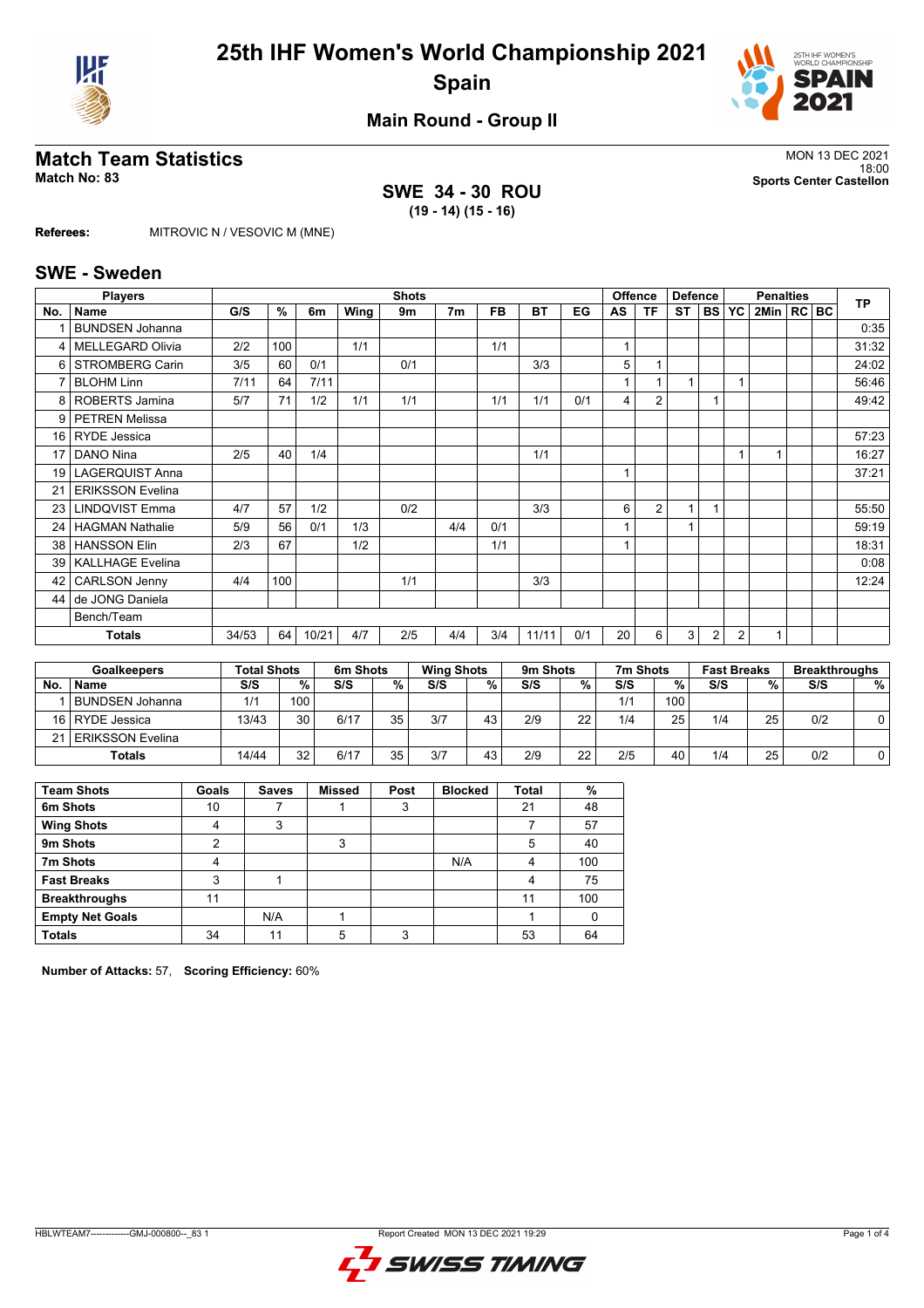

# **25th IHF Women's World Championship 2021 Spain**



**Main Round - Group II**

# **Match Team Statistics** MON 13 DEC 2021

**SWE 34 - 30 ROU (19 - 14) (15 - 16)**

18:00 **Match No: 83 Sports Center Castellon**

**Referees:** MITROVIC N / VESOVIC M (MNE)

### **SWE - Sweden**

#### **Shots Distribution Players** Goals / Shots 8 ROBERTS J 6 STROMBERG C 7 BLOHM L 1 BUNDSEN J 4 MELLEGARD O 9 PETREN M 16 RYDE J a e  $1/2$   $2/2$   $7 - 7/1$ п Е  $7/1$ 89 . . ٠ ă,  $1/1$  $\blacksquare$  0/1  $2/2$  $2/2$  1/1 1/2 1/1 ■ 3/3  $1/1$  0/1 2/2 u d 1-Missed 2-Post 1-Missed

| 17 DANO N          | 21 ERIKSSON E<br>19 LAGERQUIST A |  | 23 LINDQVIST E |                 |                      | 24 HAGMAN N |       |     | 38 HANSSON E |  | 39 KALLHAGE E |  |  |  |
|--------------------|----------------------------------|--|----------------|-----------------|----------------------|-------------|-------|-----|--------------|--|---------------|--|--|--|
|                    | 0/2                              |  |                | $1\overline{2}$ | $\blacksquare$       |             | 1/1   | 0/1 |              |  | 0/1           |  |  |  |
| $\blacksquare$ 0/1 |                                  |  |                |                 |                      | 1/2         |       | 0/1 |              |  |               |  |  |  |
| $\blacksquare$ 2/2 |                                  |  |                |                 | $2/2$ $\blacksquare$ |             |       | 3/3 | . .          |  | 1/1           |  |  |  |
| 1-Missed           |                                  |  |                | 2-Missed        |                      |             | -Post |     |              |  |               |  |  |  |

| 42 CARLSON J |     | 44 de JONG D |  |  |  |  |  |  |  |
|--------------|-----|--------------|--|--|--|--|--|--|--|
|              |     |              |  |  |  |  |  |  |  |
|              |     |              |  |  |  |  |  |  |  |
| 1/1          | 1/1 |              |  |  |  |  |  |  |  |

5-Missed 3-Post





| 0/5 | 1/1 | 1/9  |
|-----|-----|------|
| 3/4 |     | 1/5  |
| 2/6 | 1/2 | 5/12 |

| 1 BUNDSEN J |                  |                  |  |
|-------------|------------------|------------------|--|
|             |                  |                  |  |
| 1/1         |                  |                  |  |
|             |                  |                  |  |
| 16 RYDE J   |                  |                  |  |
| 0/5         | $\overline{1}/1$ | $\overline{1/9}$ |  |
| /3          |                  | 75               |  |

| 2/6           | 1/2 | 5/121 |
|---------------|-----|-------|
| 21 ERIKSSON E |     |       |
|               |     |       |
|               |     |       |
|               |     |       |



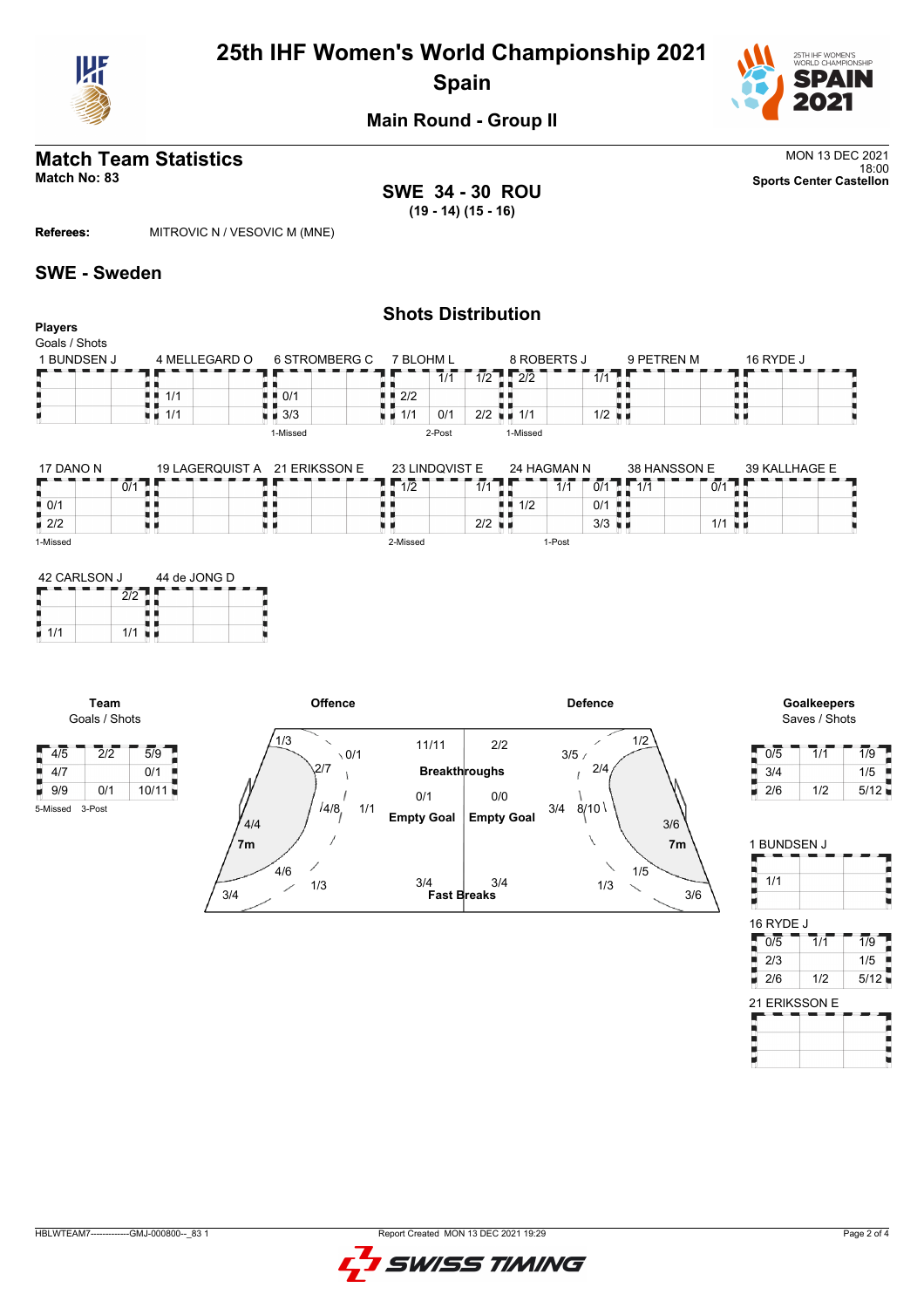



**Main Round - Group II**

# **Match Team Statistics** MON 13 DEC 2021

## **SWE 34 - 30 ROU (19 - 14) (15 - 16)**

18:00 **Match No: 83 Sports Center Castellon**

**Referees:** MITROVIC N / VESOVIC M (MNE)

### **ROU - Romania**

|                 | <b>Players</b>                      |       |          |       |      | <b>Shots</b> |                |     |           |    |    | <b>Offence</b> | <b>Defence</b> |            | <b>Penalties</b> |              | <b>TP</b> |       |
|-----------------|-------------------------------------|-------|----------|-------|------|--------------|----------------|-----|-----------|----|----|----------------|----------------|------------|------------------|--------------|-----------|-------|
| No.             | <b>Name</b>                         | G/S   | %        | 6m    | Wing | 9m           | 7 <sub>m</sub> | FB  | <b>BT</b> | EG | AS | ΤF             | <b>ST</b>      | <b>BSI</b> | <b>YC</b>        | 2Min   RC BC |           |       |
|                 | <b>DINCA Elena-Nicoleta</b>         | 0/2   | $\Omega$ |       | 0/1  |              |                | 0/1 |           |    |    |                |                |            |                  |              |           | 31:21 |
| 3               | ZAMFIRESCU Maria-Madalina           | 1/2   | 50       | 0/1   |      | 1/1          |                |     |           |    |    |                |                |            |                  |              |           | 6:51  |
| 6               | SUBTIRICA-IOVANESCU Alexandra-Georg |       |          |       |      |              |                |     |           |    |    |                |                |            |                  |              |           |       |
| 12 <sup>2</sup> | <b>CIUCA Diana-Cristiana</b>        |       |          |       |      |              |                |     |           |    |    |                |                |            |                  |              |           | 0:29  |
| 13 <sup>1</sup> | <b>LASLO Cristina</b>               | 7/12  | 58       | 1/3   | 0/1  | 2/2          | 2/4            | 1/1 | 1/1       |    | 10 | 3              | $\overline{2}$ |            |                  |              |           | 43:13 |
| 14              | <b>BAZALIU Bianca-Maria</b>         | 4/8   | 50       | 0/1   |      | 4/7          |                |     |           |    |    |                |                |            |                  |              |           | 36:57 |
| 20              | <b>DUMANSKA Yuliya</b>              |       |          |       |      |              |                |     |           |    |    |                |                |            |                  |              |           | 51:20 |
| 21              | PINTEA Crina-Elena                  | 6/7   | 86       | 6/6   |      |              | 0/1            |     |           |    | 3  | $\overline{2}$ |                |            |                  |              |           | 51:36 |
| 26              | POLOCOSER Anca Georgiana            |       |          |       |      |              |                |     |           |    |    |                |                |            |                  |              |           | 26:46 |
| 27              | OSTASE Lorena-Gabriela              | 1/2   | 50       | 1/2   |      |              |                |     |           |    |    | 1              |                |            |                  |              |           | 19:58 |
| 29 I            | ROTARU Dana-Andreea                 | 4/6   | 67       | 1/1   | 1/1  | 0/2          | 1/1            |     | 1/1       |    |    |                |                |            |                  |              |           | 41:13 |
| 31              | HARABAGIU Bianca Elena              | 3/5   | 60       | 2/4   |      |              |                | 1/1 |           |    |    |                |                |            |                  |              |           | 15:38 |
| 37              | <b>BADEA Alexandra-Diana</b>        | 1/3   | 33       |       | 1/3  |              |                |     |           |    |    |                |                |            |                  |              |           | 24:11 |
| 89              | <b>MOISA Laura</b>                  | 2/3   | 67       | 0/1   | 1/1  |              |                | 1/1 |           |    | 3  |                |                |            |                  |              |           | 34:53 |
| 96 <sup>1</sup> | <b>ILIE Alina</b>                   |       |          |       |      |              |                |     |           |    |    |                |                |            |                  |              |           | 7:33  |
| 97              | <b>DINDILIGAN Alexandra</b>         | 1/1   | 100      |       | 1/1  |              |                |     |           |    |    |                |                |            |                  |              |           | 28:01 |
|                 | Bench/Team                          |       |          |       |      |              |                |     |           |    |    |                |                |            |                  |              |           |       |
|                 | <b>Totals</b>                       | 30/51 | 59       | 11/19 | 4/8  | 7/12         | 3/6            | 3/4 | 2/2       |    | 18 | 9              | 3              |            | 2                | 4            |           |       |

|     | <b>Goalkeepers</b>         | <b>Total Shots</b> |      | 6m Shots |   |     | 9m Shots<br>7m Shots<br><b>Wing Shots</b><br><b>Fast Breaks</b> |     |   |     |   | <b>Breakthroughs</b> |    |      |   |
|-----|----------------------------|--------------------|------|----------|---|-----|-----------------------------------------------------------------|-----|---|-----|---|----------------------|----|------|---|
| No. | <b>Name</b>                | S/S                | $\%$ | S/S      | % | S/S | %                                                               | S/S | % | S/S | % | S/S                  | %  | S/S  | % |
|     | 12   CIUCA Diana-Cristiana | 0/1                |      |          |   |     |                                                                 |     |   | 0/1 |   |                      |    |      |   |
|     | 20   DUMANSKA Yuliva       | 11/44              | 25   | 7/17     |   | 3/7 | 43                                                              | 0/2 |   | 0/3 |   | 1/4                  | 25 | 0/11 |   |
|     | <b>Totals</b>              | 11/45              | 24   | 7/17     |   | 3/7 | 43                                                              | 0/2 |   | 0/4 |   | 1/4                  | 25 | 0/11 |   |

| <b>Team Shots</b>      | Goals | <b>Saves</b> | <b>Missed</b> | Post | <b>Blocked</b> | <b>Total</b> | %   |
|------------------------|-------|--------------|---------------|------|----------------|--------------|-----|
| 6m Shots               | 11    | 6            |               |      | 2              | 19           | 58  |
| <b>Wing Shots</b>      | 4     | 3            |               |      |                | 8            | 50  |
| 9m Shots               |       | 2            |               | 2    |                | 12           | 58  |
| 7m Shots               | 3     | 2            |               |      | N/A            | 6            | 50  |
| <b>Fast Breaks</b>     | 3     |              |               |      |                | 4            | 75  |
| <b>Breakthroughs</b>   | 2     |              |               |      |                | 2            | 100 |
| <b>Empty Net Goals</b> |       | N/A          |               |      |                |              |     |
| <b>Totals</b>          | 30    | 14           |               | 4    | っ              | 51           | 59  |

**Number of Attacks:** 56, **Scoring Efficiency:** 54%